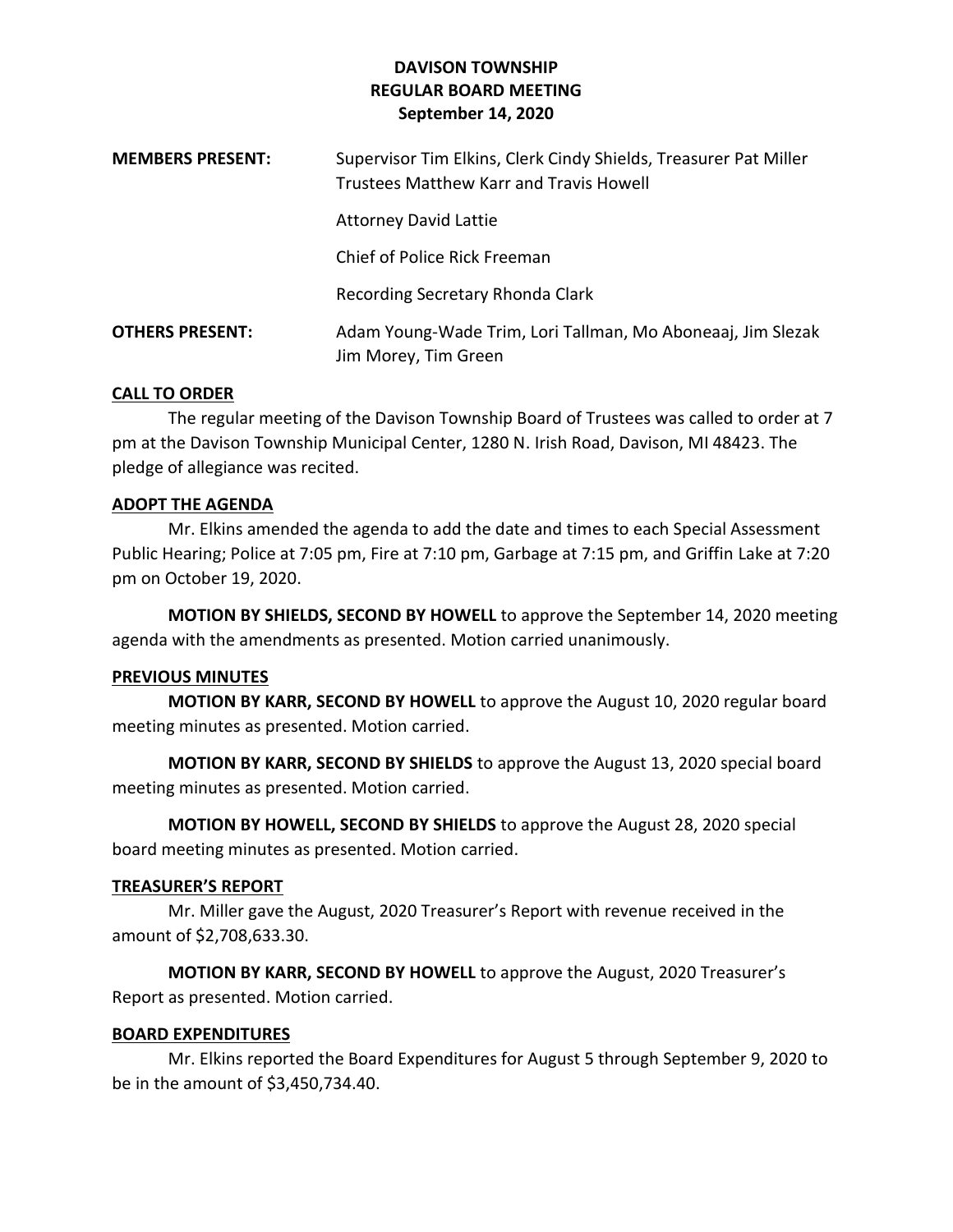**MOTION BY KARR, SECOND BY MILLER** to approve payment of the Board Expenditures as presented. Roll call: Yes- Miller, Shields, Elkins, Karr, Howell. Motion carried.

### **PUBLIC COMMENT**

The public comment period was opened at 7:05 pm and there were no comments.

## **UNFINISHED BUSINESS**

### **Approval of the Williams and Soper Center Signs**

Mr. Elkins recalled the logo designs were approved at the November 19, 2019, board meeting; however, the expenditure was not approved. He is requesting approval of the two signs in the amount of \$15,725.00 which includes installation from Bill Carr Signs. Other estimates were obtained from Signs by Crannie in the amount of \$32,725.90; Zodiac Signs quoted only one sign.

**MOTION BY MILLER, SECOND BY HOWELL** to approve the Purchase Request in the amount of \$15,725.00 from Bill Carr Signs for the Williams Park and Soper Center signs as requested. Roll call: Yes- Howell, Miller, Shields, Elkins, Karr. Motion carried.

### **NEW BUSINESS**

# **Set Public Hearing date for Special Assessments as follows:**

**MOTION BY KARR, SECOND BY SHIELDS** to approve the Public Hearing date for Police Special Assessment for 7:05 pm on October 19, 2020. Motion carried.

**MOTION BY KARR, SECOND BY HOWELL** to approve the Public Hearing date for Fire Special Assessment for 7:10 pm on October 19, 2020. Motion carried.

**MOTION BY KARR, SECOND BY HOWELL** to approve the Public Hearing date for Garbage Special Assessment for 7:15 pm on October 19, 2020. Motion carried.

**MOTION BY KARR, SECOND BY SHIELDS** to approve the Public Hearing date for Griffin Lake Special Assessment for 7:20 pm on October 19, 2020. Motion carried.

# **Approve MERS 2020 Conference Delegates**

The MERS Annual Business Meeting will be held on September 24, 2020, virtually. This year's delegates will be Chief Rick Freeman, Gerald Harris as alternate for Employer Officer Delegate. The Employee Delegate was determined by secret ballot of MERS participating employees. Lisa Minto was selected as the Employee Delegate with Kim Skellenger as alternate. The board must approve the 2020 Officer and Employee Delegate Certification Form in order for these delegates to have voting rights at the meeting.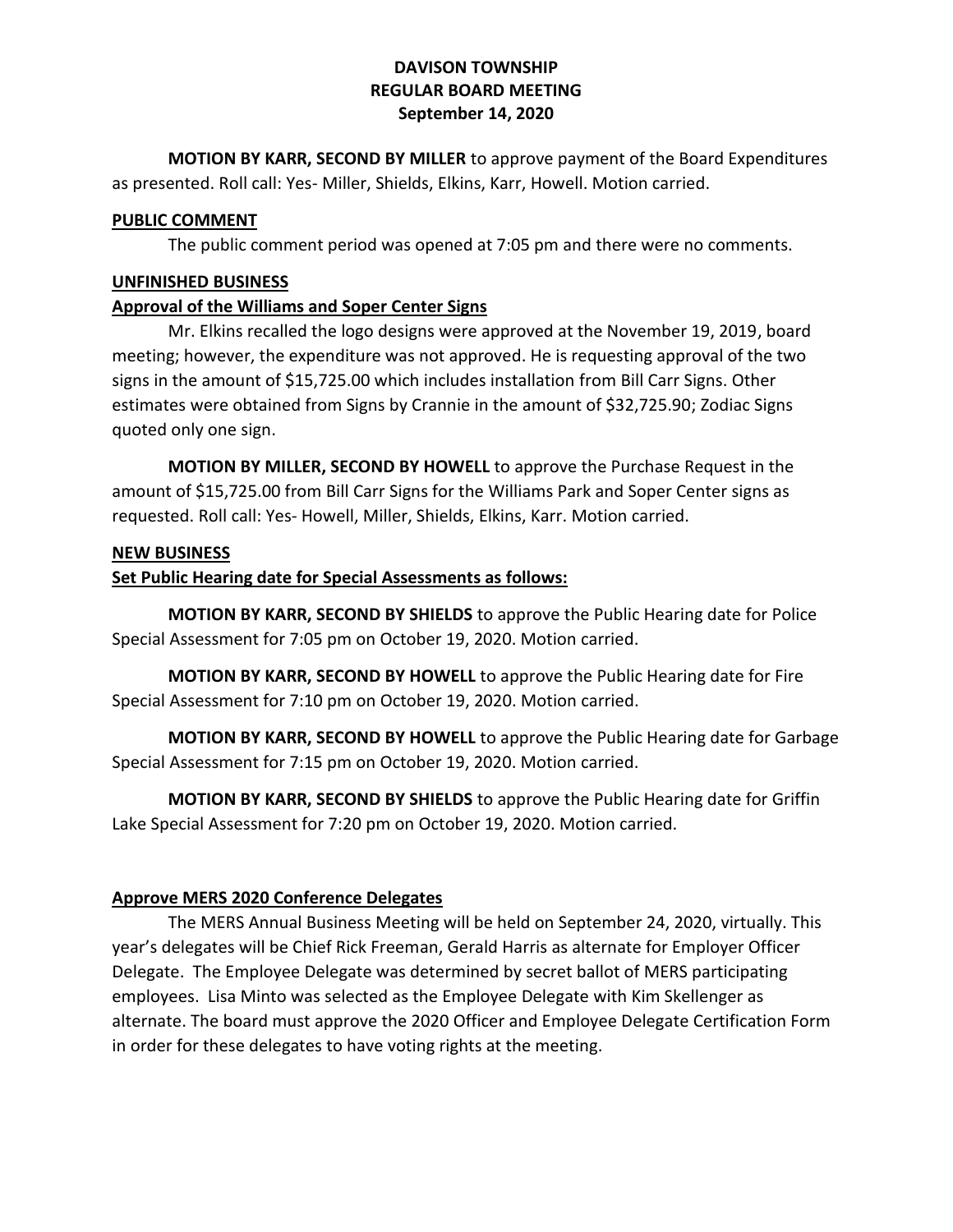**MOTION BY ELKINS, SECOND BY MILLER** to approve the delegates as presented for the 2020 Officer and Employee Delegate Certification Form. Roll call: Yes-Miller, shields, Elkins, Karr, Howell. Motion carried.

## **Approve Resolution 2020-15 – Constitution Week**

A proclamation to designate September 14-18, 2020 as Constitution Week commemorating the 230<sup>th</sup> anniversary of the drafting of the Constitution of the United States of America.

**MOTION BY SHIELDS, SECOND BY ELKINS** to approve Resolution 2020-15 – Constitution Week as presented. Roll call: Yes- Shields, Elkins, Karr, Howell, Miller. Motion carried.

# **Approve Proposed budget Amendment**

Mr. Elkins is seeking budget amendments for both revenue and expenditures. Revenue increases a total of \$273,989.08, a combination of Constitutional Sales Tax, Other Federal Grants, Griffin Lake Special Assessments, and CDBG Revenue. Expenditures will increase by \$20,661.36, a combination of Capital Outlay, Griffin Lake Treatment/Assessment, and Williams Park Capital Outlay expenses.

**MOTION BY SHIELDS, SECOND BY KARR** to approve the Budget Amendments as presented. Roll call: Yes- Elkins, Karr, Howell, Miller, Shields. Motion carried.

# **Approve Planning Commission Recommendation for Zoning Ordinance #16-Section 1741, Medical Marihuana Primary Caregiver Operations**

Adam Young from Wade Trim explained this new section of Zoning Ordinance #16 which gives the Intent, Definitions, Primary Caregiver Operation Registration Permit Requirement, Requirements for Primary Caregiver Operations, Exceptions and Enforcement for the growth of Medical Marihuana within the township boundaries. This section adds Zoning restrictions, keeping operations in areas zoned RA. The Planning Commission made a few amendments to the footage setbacks and are recommending approval by the Township Board.

There was discussion about adding other specific operations to Section D-8, the definition of adjacent property and increasing the front lot line set back from 200 ft. to 300 ft.

**MOTION BY MILLER, SECOND BY HOWELL** to approve Zoning Ordinance #16-Section 1741, Medical Marihuana Primary Caregiver Operations with amendments as presented. Roll call: Yes- Karr, Howell, Miller, Shields, Elkins. Motion carried.

### **BOARD COMMENTS**

Cindy said that the audit is beginning this week and testing on the Election equipment will begin soon.

Tim said he was working on a report for a state grant to cover some Covid-19 expenses.